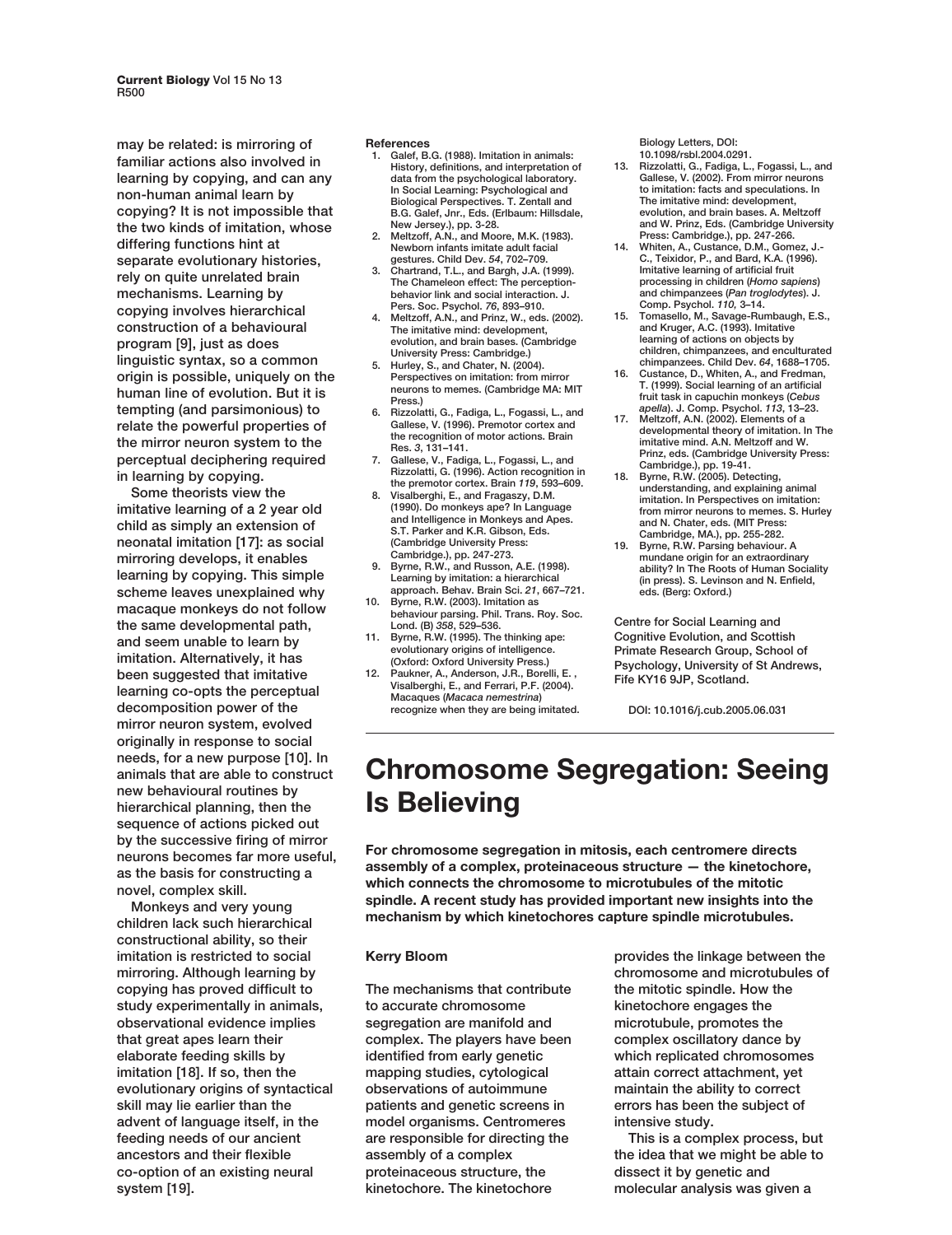**Dispatch R501**

**boost when it was realised that a 'point centromere' in budding yeast [1] — a chromosome with a single microtubule–chromosome attachment — exhibits similar oscillatory behavior as the 20-30 microtubule–chromosome attachments in a mammalian cell [2]. This conjecture has been realized in a** *tour de force* **of experimental biology reported recently by Tanaka** *et al***. [3]. Their success has come from the judicious use of a combination of approaches: high resolution digital microscopy; fusion of multiple copies of the green fluorescent protein (GFP) to key kinetochore components; and a simple genetic switch to regulate centromere activity and therefore the segregation properties of a single chromosome.**

**The yeast kinetochore is composed of more than 70 proteins organized into discrete subcomplexes [4,5]. The breakthrough in monitoring chromosome movement came from the use of an indirect labeling strategy employing integrated copies of lac operator and lac-repressor-GFP fusion proteins to visualize the operator at specific chromosomal loci in live cells.** 

**In metaphase of mitosis, the centromeres of replicated sister chromatids are bi-oriented on the spindle, and appear as two foci. The kinetochore microtubules are dynamic, resulting in constant oscillatory centromere movements. Mechanisms involving tension-dependent microtubule rescue act to preserve the average separation of 0.6** µ**m (**∼**1/2 total spindle length) between separated centromeres. Centromere oscillations continue, allowing all 16 chromosomes to become bi-oriented — the metaphase configuration — before anaphase ensues.** 

**The major unsolved problems concern the mechanisms that lead to the metaphase configuration and how metaphase is maintained. The initial events in centromere attachment have been directly visualized, and the key players in these processes have been identified [3].**

**Tanaka** *et al***. [3] were able to visualize these events because they found conditions where most of the centromeres were already aligned, save for one malpositioned centromere. Yeast centromeres can be inactivated in** *cis* **by transcription of a proximal promoter [6]. In a still somewhat mysterious process — probably involving the targeted degradation of centromere components — the promoter inactivates the microtubule binding function of the centromere. By arresting cells in mitosis, the bulk of the chromosomes are bi-oriented, while the chromosome with an inactive centromere is detached.**

**The last centromere is activated on switching to conditions that repress its proximal promoter, and the initial events of centromere attachment of this 'lost' chromosome can then be directly visualized. The initial attachments were seen to proceed via interactions between the kinetochore and the side of the microtubule [3]. This behavior is similar to lateral attachments observed in tissue culture [7,8] for the initial encounters between mammalian chromosomes and microtubules.**

## **Initial Encounters of the Lateral Kind**

**Initial kinetochore attachment with the microtubule lattice is facilitated by mechanisms that favor microtubule growth. This growth is stimulated by a class of microtubule plus-end binding proteins, known as +TIPs, and the small GTPase Ran. One of these microtubule binding proteins, Stu2 (XMAP215/ch-TOG) had previously been found to regulate microtubule dynamics [9,10]. In the absence of Stu2, Tanaka** *et al.* **[3] found a reduced density of nuclear microtubules and decreased efficiency of attachment between an unattached chromosome and microtubule.** 

**In the absence of core kinetochore components — Ndc10, Ndc80, Mtw1, Ctf19 there was reduced efficiency of kinetochore–microtubule encounters, but a normal frequency of nuclear microtubule**

**extension. Thus the 'global' regulation of microtubule dynamics by Stu2p, +TIPs and Ran are critical for ensuring the length and number of microtubules sufficient for kinetochore capture.**

**Once a lateral attachment has been formed, the chromosome migrates toward the pole. Interestingly, the rate of chromosome movement (0.5–2.0** µ**m min–1) is slower than that of microtubule depolymerization (2–3** µ**m min–1), so what keeps the microtubule from depolymerizing through the site of chromosome attachment? In an astounding observation, Tanaka** *et al.* **[3] found that Stu2 migrates to the plus-end of an attached microtubule. Stu2 is localized to microtubules and centromeres that have not yet been captured. Upon capture, Stu2 appears at the microtubule plus-end, where it prevents depolymerization. The inference is that Stu2 mediates kinetochoredependent microtubule rescue.**

**One possibility is that Stu2 on the recently attached kinetochore migrates from the kinetochore to the microtubule plus-end. In this way, the kinetochore regulates the stability of the microtubule to which it is attached. The technique of fluorescence recovery after photobleaching (FRAP) applied to centromerebound Stu2 should show whether Stu2 released from the attached kinetochore migrates to the plusend of a microtubule. Kinetochores have been shown to exert local control of the dynamics of attached microtubules [10]. Perhaps the initial lateral interaction results in a conformational change that signals kinetochore bound +TIPs to disperse.**

**This finding raises an additional consideration for understanding spatial regulatory networks. Various lines of evidence have indicated that Stu2 promotes microtubule growth or shortening [10–13]. The finding that Stu2 coming from kinetochores promotes microtubule rescue [3], while Stu2 coming from elsewhere may promote microtubule shortening**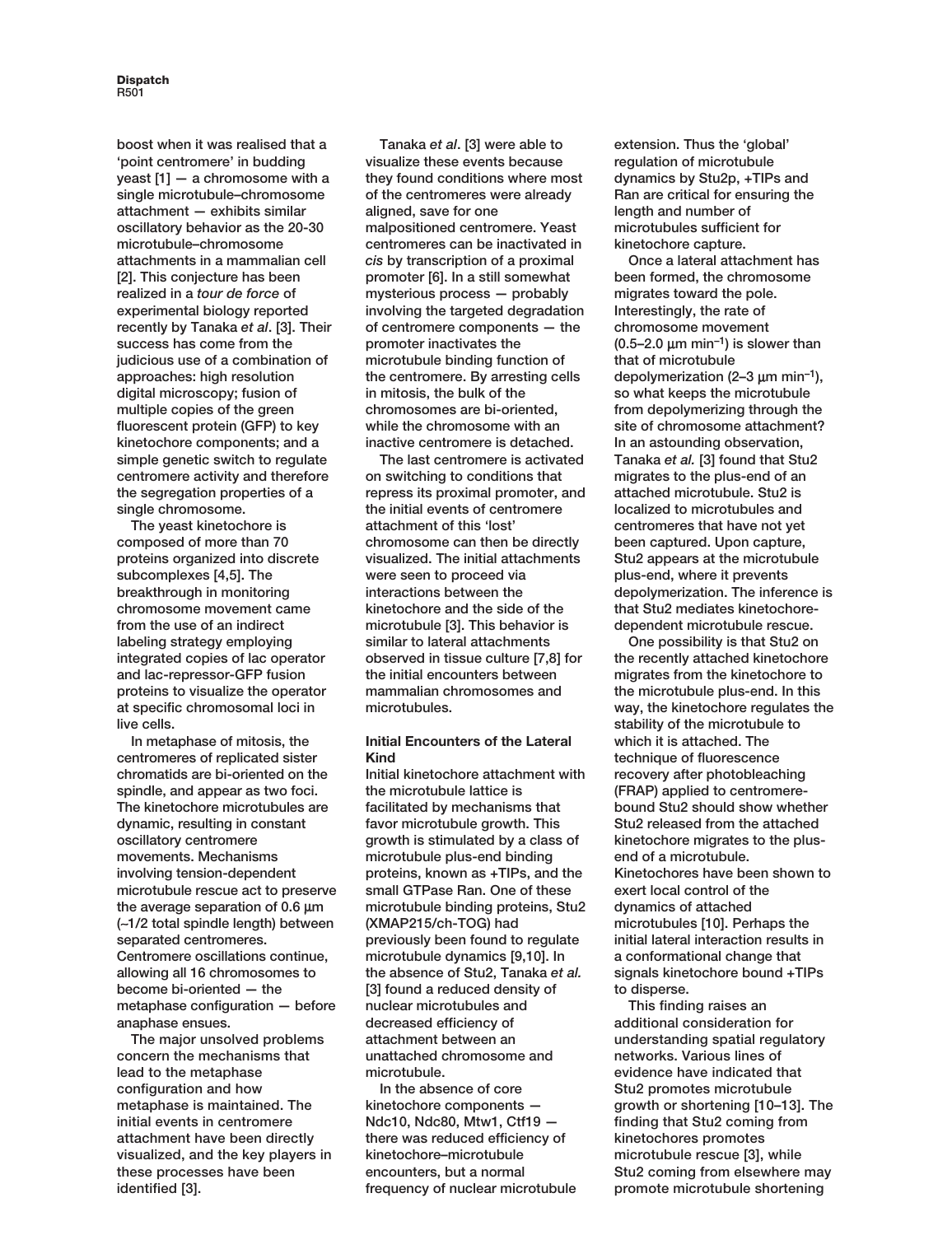**Current Biology Vol 15 No 13 R502**



#### **Figure 1. Chromosome capture and bi-orientation.**

**A kinetochore encounters the lattice of a microtubule and gets transported to the spindle pole via the minus-end directed kinesin Kar3 (top). Stu2 is recruited to microtubule plus-ends to promote rescue. To achieve bi-orientation, both sister kinetochores must attach to a microtubule. Once one kinetochore is attached, its sister may encounter a microtubule from the opposite spindle pole (lateral** → **end-on) and as the poles separate, the attachment matures into an end-on attachment (bottom). Alternatively, an attached kinetochore may recruit the Ipl1 kinase and/or the Dam1 ring (Ipl1/Dam1 recruitment), where thermal motion of the Dam1 ring favors end-on attachments and subsequently sister kinetochore attachment. A variation of the Ipl1/Dam1 recruitment model (Ipl1/Dam1 recruitment, far right) is that kinetochores 'switch' to microtubule plus-ends that may be highly concentrated at the pole, followed by sister kinetochore attachment.**

**(or the release of shortening factors [14]) indicates that perhaps the history of a protein's location is important: not only is there spatial segregation of function, but spatial 'memory'.**

**Lateral Transport to the Pole The minus-end directed kinesin Kar3 contributes to poleward chromosome movement: mutational disruption of the ATP** **hydrolysis site in Kar3 leads to a significant increase in 'pauses' along the way. This cannot be the only mechanism of chromosome movement, however, as while** *kar3* **mutant cells are sick, they are still viable, and chromosome translocation can be observed in** *kar3* **mutants.**

**The precise function of Kar3 has been enigmatic, and the Kar3 dependent chromosome**

**translocation observed by Tanaka** *et al***. [3] is one of the clearest examples of its role in mitosis. Whether Kar3 is at the kinetochores, overlapping antiparallel microtubules or microtubule plus-ends [15], or all of the above, is still not clear.**

### **Docking and Bi-Orientation**

**Once a kinetochore has migrated to the pole, sister centromeres become randomized and bioriented by attachment to a microtubule from the opposite pole (Figure 1). Interestingly, this transition requires an additional set of proteins, the Dam1 complex and Ipl1 [1].** 

**This is a clear case of different complexes being required for specific processes — lateral interactions versus bi-orientation — and raises the question of how the transition to bi-orientation is established. If the lateral interactions take place early in the formation of the spindle, microtubules from the adjacent spindle pole may interact with the sister kinetochore (see Figure 1 and [3]). As the poles separate, the lateral interactions may mature into end-on interactions. Alternatively, once Dam1 and Ipl1 are recruited, the biochemistry of these interactions may favor endon interactions [16,17].**

**Maintaining Bi-Orientation and the Metaphase Configuration Even when bi-oriented, sister kinetochores continue to oscillate, though they maintain an average position midway between the poles. A given kinetochore makes very few excursions to the opposite pole [18]. What are the mechanisms that give rise to metaphase and do they relate to the mechanisms described for initial encounters?** 

**An important consequence of bi-orientation is the tension generated between replicated but unseparated sister chromatids. This tension may promote rescue of microtubule depolymerization. In this view, attached kinetochore microtubules depend on the stretch of chromatin between sister kinetochores for rescue [19], an effect antagonized by increased kinetochore**